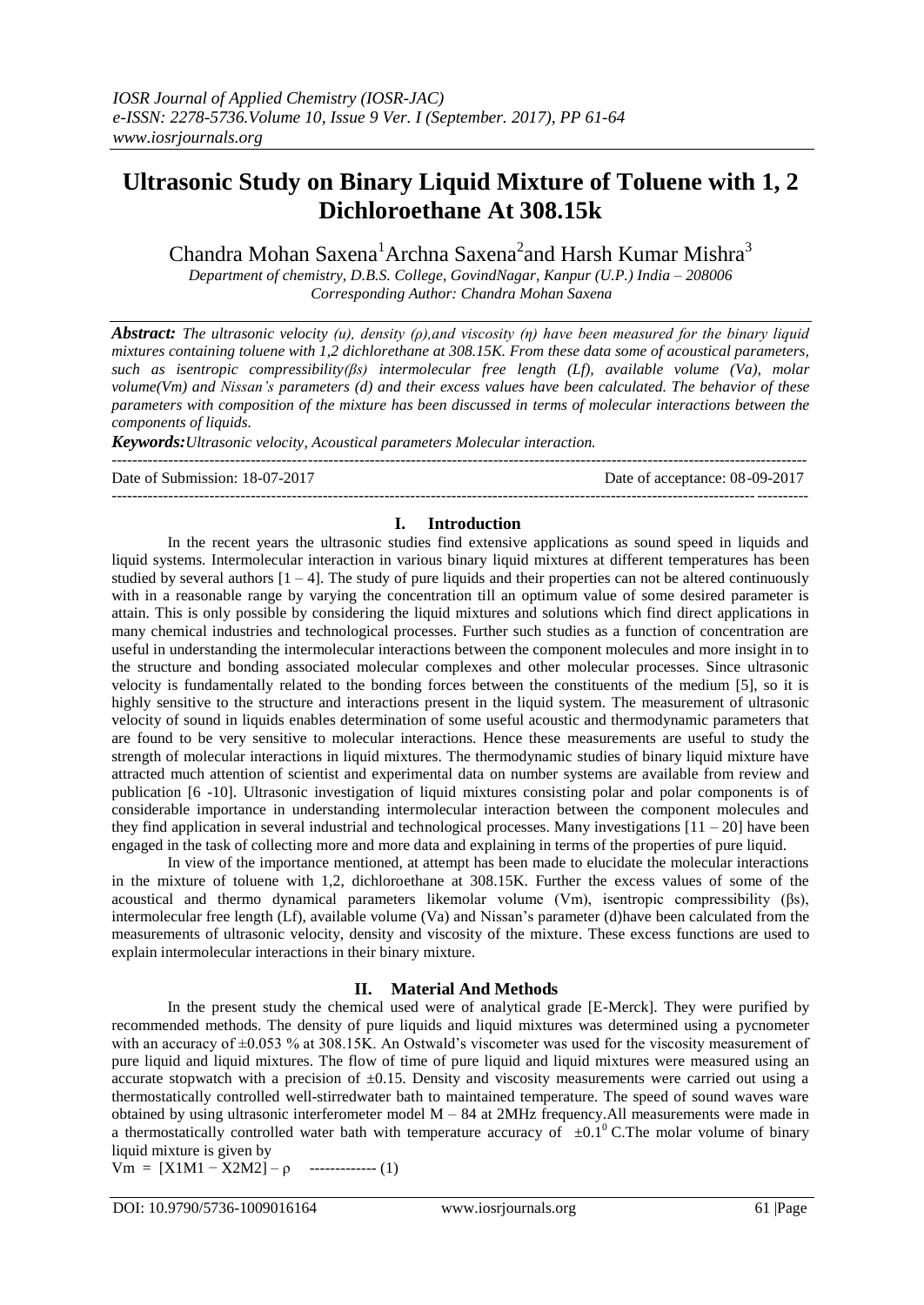Where Vm is molar volume, M1 and M2 are molecular weight of pure compounds and  $X1,X2$  are mole fractions of the component 1and 2,  $\rho$  is the density of liquid. The isentropic compressibility ( $\beta$ s) and molecular free length (Lf)are calculated using following methods

$$
\beta s = 1/u^2 \rho
$$
 (2)

Lf =  $K/u$   $\rho$ <sup>1</sup>  $(3)$ 

Where K is temperature constant, u is speed of sound and  $\rho$  is the density of liquid

Nissan's parameter  $d = \text{Ln } \eta^E / X_1 X_2$  ------------------ (4)

Where  $\eta^E$  is the excess value of viscosity, X1, X2 are the mole fraction of the liquid 1 and 2.

# **III. Results And Discussion**

Experimentally determined density and ultrasonic velocity were used to calculate isentropic compressibility (βs), intermolecular free length (Lf),available volume and their excess values using the standard relations with accuracy up to second decimal digit. The variation of these thermodynamic parameters with entire concentration range of toluene with 1,2 dichloroethane are shown in Table  $[1 - 4]$ . Deviation in the properties computed demonstrated that their exist a molecular interaction between the liquid mixture of unlike molecules. Thesemay be attributed to the change the adhesive and cohesive forces. The experimental values of ultrasonic velocities, densities, molar volumes and their excess values for the system toluene and 1,2 dichloroethane are shown in Table -1 at 308.15 K.The Table -2 shows isentropic compressibility; inter molecular free length and their excess values for the entire system. Table -3 shows available volume and their excess values and Table  $-4$  shows the viscosity, their excess values,  $\text{Lm}^{\text{E}}$  and Nissan's parameter (d) have been calculated for the system toluene and 1,2 dichloroethane at 308.15K.

In Toluene + 1,2 dichloroethane mixture the ultrasonic velocity, molar volume available volumes, isentropic compressibility increase with increase in mole fraction. However the density, viscosity decreases under similar condition. Excess molar volumes  $Vm^E$ , excess isentropic compressibility  $\beta s^E$ , excess available volume  $Va^E$  and excess intermolecular free length  $Lf^E$  are all positive under all condition of composition and temperature. In the table -4 shows the excess viscosity and Nissan"s parameter "d" are negative

| IV. | <b>Tables</b>   |
|-----|-----------------|
|     | r volumos and 1 |

**Table-1** Ultrasonic velocities, Densities, Molar volumes and their excess values for the system Toluene + 1,2 dichloroethane at 308.15 K

| Mole<br>fraction of Toluene $(X_1)$ | <b>Ultrasonic</b><br><b>Velocity m/sec</b> | Density g/ml | <b>Molar</b><br><b>Volume</b><br>(exp) ml/mole | <b>Molar Volume</b><br>(add) ml/mole | <b>Excess Molar</b><br>Volume<br>ml/mole |
|-------------------------------------|--------------------------------------------|--------------|------------------------------------------------|--------------------------------------|------------------------------------------|
| 0.0000                              | 1170                                       | 1.2392       | 79.85                                          | 79.85                                | 0.00                                     |
| 0.1000                              | 1176                                       | 1.1890       | 82.62                                          | 82.63                                | $+0.02$                                  |
| 0.2015                              | 1182                                       | 1.1411       | 85.51                                          | 85.44                                | $+0.07$                                  |
| 0.3011                              | 1190                                       | 1.0968       | 88.31                                          | 88.17                                | $+0.14$                                  |
| 0.4007                              | <b>1200</b>                                | 1.0550       | 91.21                                          | 90.97                                | $+0.24$                                  |
| 0.5000                              | <b>1210</b>                                | 1.0155       | 94.09                                          | 93.73                                | $+0.36$                                  |
| 0.5981                              | 1222                                       | .0.9786      | 96.95                                          | 96.45                                | $+0.50$                                  |
| 0.7020                              | 1236                                       | 0.9457       | 99.57                                          | 99.33                                | $+0.24$                                  |
| 0.8002                              | 1251                                       | .0.9150      | 102.16                                         | 102.05                               | $+0.13$                                  |
| 0.8995                              | 1264                                       | 0.8852       | 104.86                                         | 104.81                               | $+0.05$                                  |
| 1.0000                              | 1278                                       | 0.8553       | 107.60                                         | 107.60                               | 0.00                                     |

**Table – 2**Isentropic compressibility"s, intermolecular free length and their excess values for the system Toluene  $+ 1.2$ dichloro ethane at 308.15K

| $\pm$ 1.2 diction culture at 500.15 K |                   |                   |                          |              |              |                     |
|---------------------------------------|-------------------|-------------------|--------------------------|--------------|--------------|---------------------|
| Mole                                  | <b>Isentropic</b> | <b>Isentropic</b> | <b>Excess isentropic</b> | <b>Inter</b> | <b>Inter</b> | <b>Excess inter</b> |
| of<br>fraction                        | compressibility   | compressibility   | compressibilityc         | molecular    | molecular    | molecular           |
| TolueneX <sub>1</sub>                 | 2                 | 2                 | 2<br>- 12                | Free         | Free         | Free                |
|                                       | $(exp)$ cm /dyne  | (add)cm /dyneX    | $m$ /dyneX10             | length       | length       | $\mathbf{0}$        |
|                                       | 12                | 12                |                          | $\mathbf 0$  | -0           | Length A            |
|                                       | <b>X10</b>        | 10                |                          | $(exp)$ A    | $(add)$ A    |                     |
| 0.0000                                | 61.02             | 61.02             | 0.00                     | 0.4972       | 0.4972       | 0.0000              |
| 0.1000                                | 63.28             | 62,33             | $+0.94$                  | 0.5063       | 0.5022       | $+0.0041$           |
| 0.2015                                | 65.35             | 63.66             | $+1.68$                  | 0.5145       | 0.5074       | $+0.0071$           |
| 0.3011                                | 66.85             | 64.97             | $+1.87$                  | 0.5204       | 0.5124       | $+0.0080$           |
| 0.4007                                | 68.40             | 66.28             | $+2.12$                  | 0.5264       | 0.5174       | $+0.0090$           |
| 0.5000                                | 69.78             | 67.58             | $+2.20$                  | 0.5316       | 0.5226       | $+0.0090$           |
| 0.5981                                | 71.04             | 68.86             | $+2.18$                  | 0.5364       | 0.5275       | $+0.0089$           |
| 0.7020                                | 72.22             | 70.23             | $+1.99$                  | 0.5409       | 0.5327       | $+0.0082$           |
| 0.8002                                | 72.88             | 71.51             | $+1.37$                  | 0.5433       | 0.5378       | $+0.0055$           |
| 0.8995                                | 73.38             | 72.82             | $+0.56$                  | 0.5452       | 0.5428       | 0.0024              |
| 1.0000                                | 74.13             | 74.13             | 0.00                     | 0.5480       | 0.5480       | 0.0000              |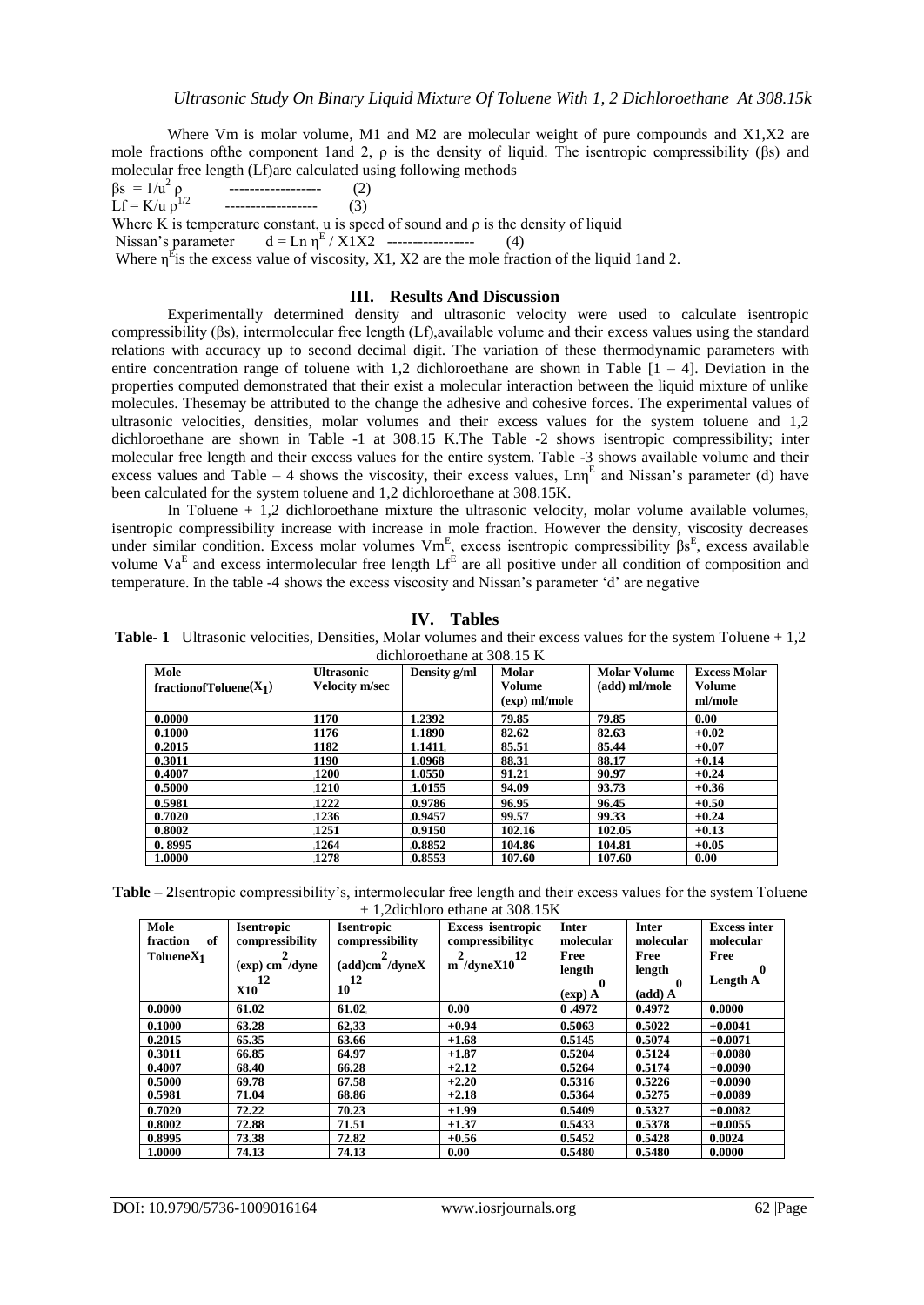| Mole fraction of Toluene<br>$\mathbf{x_{1}}$ | Available volume (exp) ml<br>/mole | Available volume<br>(add ) ml / mole | Excess available volume<br>ml /mole |
|----------------------------------------------|------------------------------------|--------------------------------------|-------------------------------------|
| 0.0000                                       | 22.41                              | 22.41                                | 0.00                                |
| 0.1000                                       | 23.04                              | 22.47                                | $+0.57$                             |
| 0.2015                                       | 23.57                              | 22.54                                | $+1.03$                             |
| 0.3011                                       | 23.79                              | 22.61                                | $+1.18$                             |
| 0.4007                                       | 24.04                              | 22.68                                | $+1.36$                             |
| 0.5000                                       | 24.15                              | 22.75                                | $+1.40$                             |
| 0.5981                                       | 24.20                              | 22.81                                | $+1.39$                             |
| 0.7020                                       | 24.18                              | 22.88                                | $+1.30$                             |
| 0.8002                                       | 23.89                              | 22.95                                | $+0.94$                             |
| 0.8995                                       | 23.45                              | 23.02                                | $+0.43$                             |
| 1.0000                                       | 23.10                              | 23.10                                | 0.00                                |

**Table -3**Available volumes and their excess values for the system Toluene + 1,2 dichloroethane at 308.15K

**Table-4** Viscosity and their excess values,  $Lm<sup>E</sup>$  and Nissan's parameter (d) for the system Toluene + 1, 2 dichloroethane at 308.15K

| Mole fraction of | Viscosity (exp) | <b>Viscosity (add)</b> | <b>Excess Viscosity</b> | E        | $\mathbf{d}$ |
|------------------|-----------------|------------------------|-------------------------|----------|--------------|
| Toluene $X_1$    | Cр              | Cр                     | <b>Cp</b>               | Lnn      |              |
| 0.0000           | 0.742           | 0.742                  | 0.000                   | 0.000    | 0.000        |
| 0.1000           | 0.721           | 0.723                  | $-0.002$                | $-0000$  | 0.000        |
| 0.2015           | 0.701           | 0.706                  | $-0.005$                | $-0.002$ | $-0.008$     |
| 0.3011           | 0.676           | 0.684                  | $-0.008$                | $-0.004$ | $-0.019$     |
| 0.4007           | 0.654           | 0.665                  | $-0.011$                | $-0.007$ | $-0.029-$    |
| 0.5000           | 0.634           | 0.646                  | $-0.012$                | $-0.009$ | $-0.036$     |
| 0.5981           | 0.614           | 0.627                  | $-0.013$                | $-0.010$ | $-0.041$     |
| 0.7020           | 0.596           | 0.607                  | $-0.011$                | $-0.010$ | $-0.047$     |
| 0.8002           | 0.581           | 0.588                  | $-0.007$                | $-0.007$ | $-0.043$     |
| 0.8995           | 0.565           | 0.569                  | $-0.004$                | $-0.004$ | $-0.044$     |
| 1.0000           | 0.550           | 0.550                  | 0.000                   | 0.000    | 0.000        |

## **V. Conclusion**

Thus it can be concludedfrom these studies of ultrasonic speed /density and viscosity measurements The negative values of excess viscosity and Nissan"s parameter shows different molecular size attributed to the presence of dispersive forces between the mixing components and suggest the presence of specific and weak intermolecular interactions. While the positive value of excess molar volumes  $(\overline{Vm}^E)$ , excess available volume (Va<sup>E</sup>), excess isentropic compressibility ( $\beta s^E$ ) and intermolecular free length (Lf<sup>E</sup>) shows the presence of weak molecular interaction between the unlike molecules of the binary liquid mixture (Toluene and 1,2 dichloroethane ) at the temperature 308.15K.

### **Acknowledgement**

The authors are highly thankful to Dr. NagendraSwarup, Secretary Board of Management DyanandShikshaSansthan. Dr. S.C.Dixit, Principal and Dr. Sunil Kumar Srivastava, Bursar D.B.S. College, Kanpur for providing lab facility.

### **References**

- [1]. S. Mullainathanand S. Nithiyananthan, "ultrasonic study of molecular study of molecular interactions in binary mixture at 303K" E  $-$  J. Chem. 7(2), 2010, 353-356.
- [2]. ZareenaBegaum et al, thermodynamic, "ultrasonic studies of binary liquid mixtures of anisaldehyde with alkoxyethanols at different temperatures'. Journal of molecular liquids, 178, 2013, 99
- [3]. K. Rajgopal and S.Chenthilnath, "molecular interaction studies and theortical estimation of ultrasonic speedsof toluene with nitriles at different temperatures". ThermochimicaActa ,498 (1-2), 2010, 45
- [4]. Thanuja B., Charles Kangam, et al "studies on intermolecular interactions on binary mixture of methyl orangewater system, excess molar functions of ultrasonic parameters atdifferent temperatures" Journal of ultrasonic sonochemistry, 18, 2011,1274-1278.
- [5]. Nithiyanantham S. and Palaniappan "physicochemical studies on some di saccharides in aqueous media at 298.15K" Chemical science transaction. 2 (1), 2013,
- [6]. Anil Kumar Nain. "Ultrasonic and viscometric study of molecular interactions in binary mixtures of aniline with 1-propanol, 2 methyl propanol at different temperatures". Journal of Fluid Phase Equilibria..259(2),2007;218-227.
- [7]. ShahlaParveen, DivyaShukla, et al. "Ultrasonic velocity, density, viscosity and their excess parameters ofthe binary liquidmixtures of tetra hydro Furan with methanol and o- crysol at varying temperatures." Journal of Applied Acoustics. 70(3): 2009;507– 513.
- [8]. Rajgopal K, Chenthilnath S. Excess parameters studies on binary liquid mixtures of 2- methyl 2 –propanol with aliphatic nitriles at different temperatures. Journal of Molecular Liquids.160(2):2011;72-80
- [9]. Yadav SS, AniruddhYadav, Ultrasonic study of binary liquid mixture between some brome alkanes and hydrocarbons, Journal of Ultrasonics. 43, 2005;732–735.
- [10]. Jagdish G. Baragi, SeemaMaganur, et al. Excess of molar volumes and efractive indices of binary liquid mixtures of acetyl acetone with n- nonane, n-decane at 25oC,30oC,35oC. Journal of Molecular Liquid. 178, 2013, 175-177.
- [11]. Anwar Ali, FirdosaNavi, et al. Volumetric , ultrasonic and viscometric behavior of binary mixtures of styrene with ethyl alcohol